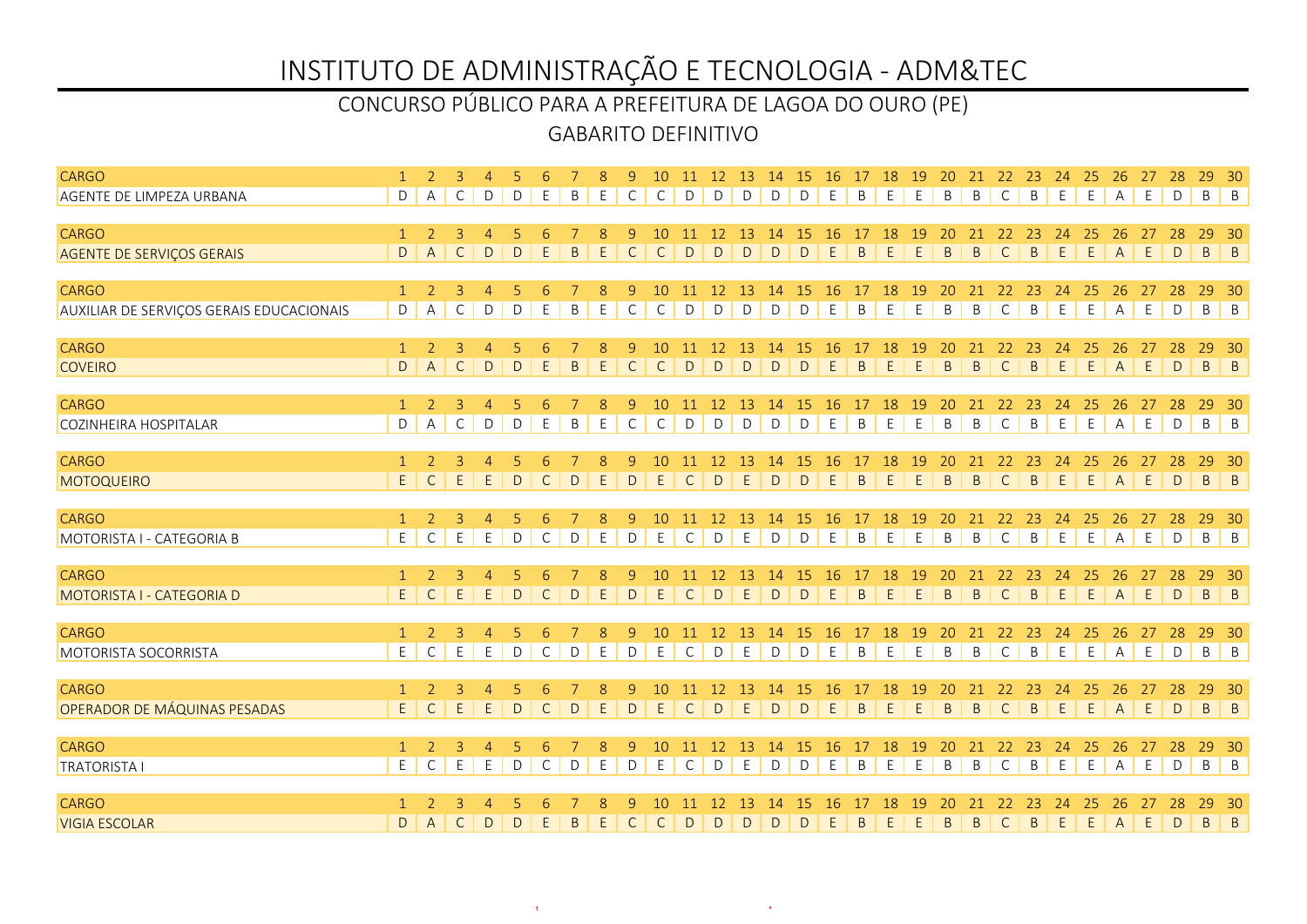### GABARITO DEFINITIVO CONCURSO PÚBLICO PARA A PREFEITURA DE LAGOA DO OURO (PE)

| <b>CARGO</b>                                     |                   |                |                | $\overline{4}$ |             |              |              | 8            | 9           | 10 <sup>1</sup>    |              |                    |                |              | 11 12 13 14 15 16 17 18       |                    |                      |                              | 19                       | <b>20</b>          |                    | 21 22 23       |                    | 24           | 25                 | 26                 | 27                 | 28                 | 29                        | - 30                                                        |
|--------------------------------------------------|-------------------|----------------|----------------|----------------|-------------|--------------|--------------|--------------|-------------|--------------------|--------------|--------------------|----------------|--------------|-------------------------------|--------------------|----------------------|------------------------------|--------------------------|--------------------|--------------------|----------------|--------------------|--------------|--------------------|--------------------|--------------------|--------------------|---------------------------|-------------------------------------------------------------|
| <b>AGENTE SANITÁRIO</b>                          | D                 | D              | D              | C              | D           | C            | C            | D            | D           | E                  | B            | $\mathsf{C}$       | $\mathsf{C}$   | D            | $\mathsf{C}$                  | D                  | $\mathsf{C}$         | E                            | E                        | $\mathsf{A}$       | B                  | B              | E                  | D            | $\mathsf{C}$       | B                  | $\mathsf{C}$       | $\mathsf{C}$       | B B                       |                                                             |
|                                                  | $\mathbf{1}$      | $\overline{2}$ | $\overline{3}$ |                |             |              |              |              |             |                    |              |                    |                |              |                               |                    |                      |                              |                          |                    |                    |                |                    |              |                    |                    |                    |                    |                           |                                                             |
| <b>CARGO</b><br><b>ASSISTENTE ADMINISTRATIVO</b> | $\overline{A}$    | $\mathsf{C}$   | E              | E              | E           | E            | D            | D            | 9<br>E      | 10<br>E            | A            | <sup>12</sup><br>B | -13<br>D       | 14<br>E      | <sup>15</sup><br>$\mathsf{C}$ | -16<br>$\mathsf D$ | 17<br>$\mathsf{C}$   | <sup>18</sup><br>$\mathsf E$ | <b>19</b><br>$\mathsf E$ | 20<br>$\mathsf{A}$ | 21<br>$\mathsf{B}$ | 22<br>B        | 23<br>$\mathsf{C}$ | 24<br>D      | 25<br>E            | 26<br>$\mathsf{B}$ | 27<br>$\mathsf{C}$ | 28<br>$\mathsf{C}$ | 29<br>$\, {\sf B}$        | - 30<br>$\vert$ B                                           |
|                                                  |                   |                |                |                |             |              |              |              |             |                    |              |                    |                |              |                               |                    |                      |                              |                          |                    |                    |                |                    |              |                    |                    |                    |                    |                           |                                                             |
| <b>CARGO</b>                                     | $\mathbf{1}$      | 2              | 3              | $\overline{4}$ | 5           | 6            |              | 8            | 9           | 10                 | 11           | <sup>12</sup>      | 13             | 14           | 15                            | -16                | 17                   | 18                           | <sup>19</sup>            | 20                 | 21                 | 22             | 23                 | 24           | 25                 | 26                 | 27                 | 28                 | 29                        | - 30                                                        |
| ASSISTENTE ADMINISTRATIVO EDUCACIONAL            | A                 | C              | E              | E              | E           | Ε            | D            | D            | E           | E                  | А            | B                  | D              | E            | C                             | D                  | C                    | E                            | E                        | Α                  | B                  | B              | $\mathsf{C}$       | D            | E                  | B                  | $\mathsf{C}$       | $\mathsf{C}$       | B                         | $\vert$ B                                                   |
|                                                  |                   |                |                |                |             |              |              |              |             |                    |              |                    |                |              |                               |                    |                      |                              |                          |                    |                    |                |                    |              |                    |                    |                    |                    |                           |                                                             |
| <b>CARGO</b>                                     | $\mathbf{1}$<br>D | 2<br>D         | $\overline{3}$ | $\overline{4}$ | 5           |              |              | 8            | 9           | 10<br>$\mathsf{C}$ | 11           | 12                 | 13             | 14           | 15<br>$\mathsf{C}$            | 16                 | 17<br>$\overline{C}$ | 18                           | 19<br>E                  | 20                 | 21                 | 22             | 23                 | 24<br>D      | 25<br>$\mathsf{C}$ | 26                 | $\mathsf{C}$       | 28                 | 29                        | $30^{\circ}$                                                |
| ATENDENTE DE CONSULTÓRIO DENTÁRIO                |                   |                | $\mathsf{D}$   | $\mathsf{C}$   | $\mathsf D$ | $\mathsf{C}$ | $\mathsf C$  | $\mathsf{D}$ | $\mathsf D$ |                    | $\mathsf B$  | $\mathsf{C}$       | $\mathsf{C}$   | D            |                               | D                  |                      | $\mathsf E$                  |                          | A                  | B                  | $\mathsf{B}$   | E                  |              |                    | B                  |                    | C                  | $B \mid B$                |                                                             |
| <b>CARGO</b>                                     | $\mathbf{1}$      | 2              | 3              | 4              |             |              |              | 8            | 9           | 10                 |              | 12                 | -13            | 14           | -15                           | 16                 |                      | 18                           | 19                       |                    |                    | 22             | -23                | 24           |                    | 26                 |                    |                    |                           | -30                                                         |
| OPERADOR DE MICRO COMPUTADOR                     | $\mathsf{C}$      | E              | C              | E              | D           | D            | D            | D            | D           | C                  | D            | D                  | $\overline{A}$ | C            | D                             | D                  | C                    | E                            | E                        | $\mathsf{A}$       | B                  | B              | C                  | D            | E                  | B                  | $\mathsf{C}$       | $\mathsf{C}$       | $\mathsf B$               | $\vert$ B                                                   |
|                                                  |                   |                |                |                |             |              |              |              |             |                    |              |                    |                |              |                               |                    |                      |                              |                          |                    |                    |                |                    |              |                    |                    |                    |                    |                           |                                                             |
| <b>CARGO</b>                                     | $\mathbf{1}$      | $\overline{2}$ | $\overline{3}$ | $\overline{4}$ | 5           | 6            |              | 8            | 9           | 10                 | -11          | 12                 | 13             | -14          | <b>15</b>                     | 16                 | 17                   | 18                           | 19                       | 20                 | 21                 | 22             | 23                 | 24           | 25                 | 26                 | 27                 | 28                 | 29                        | - 30                                                        |
| <b>PROFESSOR COM MAGISTÉRIO</b>                  | $\overline{A}$    | $\mathsf{C}$   | $\overline{A}$ | D              | D           | C            | D            | $\mathsf{C}$ | B           | D                  | $\mathsf{C}$ | $\mathsf{C}$       | D              | $\mathsf{B}$ | D                             | D                  | $\mathsf{C}$         | E                            | E                        | $\overline{A}$     | $\overline{B}$     | B              | $\mathsf{C}$       | D            | E                  | B                  | $\mathsf{C}$       | $\mathsf{C}$       | $\mathsf{B}$              | $\mathsf{B}$                                                |
| CARGO                                            | $\mathbf{1}$      | $\mathcal{L}$  | 3              | $\overline{4}$ |             |              |              | 8            | 9           | 10                 | 11 12        |                    | 13             |              | 14 15 16                      |                    | 17 18                |                              | 19                       | 20                 |                    | 21 22 23       |                    | 24           | 25                 | -26                | 27                 | 28                 | 29 30                     |                                                             |
| RECEPCIONISTA HOSPITALAR                         | D                 | D              | D              | C              | D           | C            | C            | D            | $\mathsf D$ | E                  | B            | $\mathsf{C}$       | $\mathsf{C}$   | D            | $\mathsf{C}$                  | D                  | $\mathsf{C}$         | E                            | E                        | Α                  | $\mathsf B$        | $\mathsf B$    | E                  | $\mathsf D$  | $\mathsf C$        | B                  | $\mathsf{C}$       | $\mathsf{C}$       | $\mathsf{B}$ $\mathsf{B}$ |                                                             |
|                                                  |                   |                |                |                |             |              |              |              |             |                    |              |                    |                |              |                               |                    |                      |                              |                          |                    |                    |                |                    |              |                    |                    |                    |                    |                           |                                                             |
| <b>CARGO</b>                                     | $\mathbf{1}$      | 2              | 3              | $\overline{4}$ |             |              |              | 8            | 9           | 10                 |              | <sup>12</sup>      | 13             | 14           | -15                           | <b>16</b>          | 17                   | <b>18</b>                    | 19                       | 20                 | 21                 | 22             | 23                 | 24           | 25                 | 26                 | 27                 | 28                 | 29                        | -30                                                         |
| <b>TÉCNICO DE ENFERMAGEM</b>                     | D                 | $\Gamma$       | D              | $\mathsf{C}$   | D           | $\mathsf{C}$ | $\mathsf{C}$ | $\mathsf D$  | D           | E                  | B            | $\mathsf{C}$       | $\mathsf{C}$   | $\mathsf{D}$ | $\mathsf{C}$                  | D                  | $\mathsf{C}$         | E                            | E                        | $\overline{A}$     | $\mathsf{B}$       | B              | E                  | D            | $\mathsf{C}$       | B                  | $\mathsf{C}$       | $\mathsf{C}$       | $\mathsf{B}$              | $\vert$ B                                                   |
| <b>CARGO</b>                                     | $\mathbf{1}$      | 2              | 3              | $\overline{4}$ | -5          | 6            |              | 8            | 9           | 10                 | 11           | <sup>12</sup>      | 13             | 14           | 15                            | 16                 | 17                   | 18                           | 19                       | 20                 | 21                 | 22             | 23                 | 24           | 25                 | 26                 | 27                 | 28                 | 29                        | - 30                                                        |
| TÉCNICO DE FARMÁCIA                              | D                 | D              | D              | $\mathsf C$    | $\mathsf D$ | $\mathsf{C}$ | $\mathsf C$  | D            | $\mathsf D$ | E                  | $\mathsf B$  | $\mathsf{C}$       | $\mathsf{C}$   | D            | $\mathsf{C}$                  | $\mathsf{D}$       | $\mathsf C$          | E                            | E                        | A                  | $\mathsf B$        | $\mathsf B$    | E                  | $\mathsf{D}$ | $\mathsf{C}$       | $\overline{B}$     | $\mathsf{C}$       | $\mathsf{C}$       | $\mathsf{B}$ $\mathsf{B}$ |                                                             |
|                                                  |                   |                |                |                |             |              |              |              |             |                    |              |                    |                |              |                               |                    |                      |                              |                          |                    |                    |                |                    |              |                    |                    |                    |                    |                           |                                                             |
| CARGO                                            | $\mathbf{1}$      | $\mathcal{L}$  | $\overline{3}$ | $\overline{4}$ | .5          |              |              | 8            | 9           | 10 <sup>1</sup>    | 11           | 12                 | 13             | 14           | -15                           | 16                 | 17                   | 18                           | 19                       | 20                 | 21                 | 22             | 23                 | 24           | 25                 | 26                 |                    |                    | 29                        | - 30                                                        |
| <b>TÉCNICO DE LABORATÓRIO</b>                    | D                 | D              | D              | $\mathsf{C}$   | D           | $\mathsf{C}$ | $\mathsf{C}$ | D            | D           | E                  | $\mathsf{B}$ | $\mathsf{C}$       | $\mathsf{C}$   | D            | $\mathsf{C}$                  | D                  | $\overline{C}$       | E                            | E                        | $\overline{A}$     | $\overline{B}$     | $\overline{B}$ | E                  | D            | $\mathsf{C}$       | $\overline{B}$     | $\mathsf{C}$       | C                  | $B \mid B$                |                                                             |
| <b>CARGO</b>                                     | $\mathbf{1}$      | 2              | 3              | $\overline{4}$ |             |              |              | 8            | 9           | $10 \,$            |              | 12                 | 13             | 14           | -15                           | 16                 | 17                   | 18                           | 19                       | 20                 | 21                 | 22             | 23                 | 24           | 25                 | 26                 | 27                 | 28                 | 29 30                     |                                                             |
| <b>ADMINISTRADOR HOSPITALAR</b>                  | B                 | E              | E              | A              | C           | B            | Ε            | E            | E           | E                  | D            | Ε                  | E              | D            | E                             | E                  | C                    | D                            | $\mathsf{C}$             | D                  | B                  | D              | B                  | $\mathsf{C}$ | B                  | $\overline{A}$     | $\mathsf{C}$       | D                  | $\mathsf C$               | $\begin{array}{c} \begin{array}{c} \end{array} \end{array}$ |
|                                                  |                   |                |                |                |             |              |              |              |             |                    |              |                    |                |              |                               |                    |                      |                              |                          |                    |                    |                |                    |              |                    |                    |                    |                    |                           |                                                             |
| CARGO                                            |                   |                |                | $\overline{4}$ |             |              |              |              | q           |                    |              | 12                 |                | 14           | 15                            |                    |                      | 18                           | 19                       |                    |                    | 22             | 23                 | 24           | -25                | 26                 | 27                 | 28                 | 29                        | - 30                                                        |
| <b>ASSISTENTE SOCIAL</b>                         | B                 | B              | C              | B              | C           | D            | E.           | D            | D           | D                  | D            | C                  | D              | E.           | $\mathsf{A}$                  | C                  | B                    | E                            | E                        | $\mathsf{C}$       | $\mathsf{A}$       | B              | D                  | B            | $\mathsf{C}$       | B                  | $\mathsf{C}$       | $\mathsf{C}$       | D                         | $\lfloor C \rfloor$                                         |

www.pciconcursos.com.br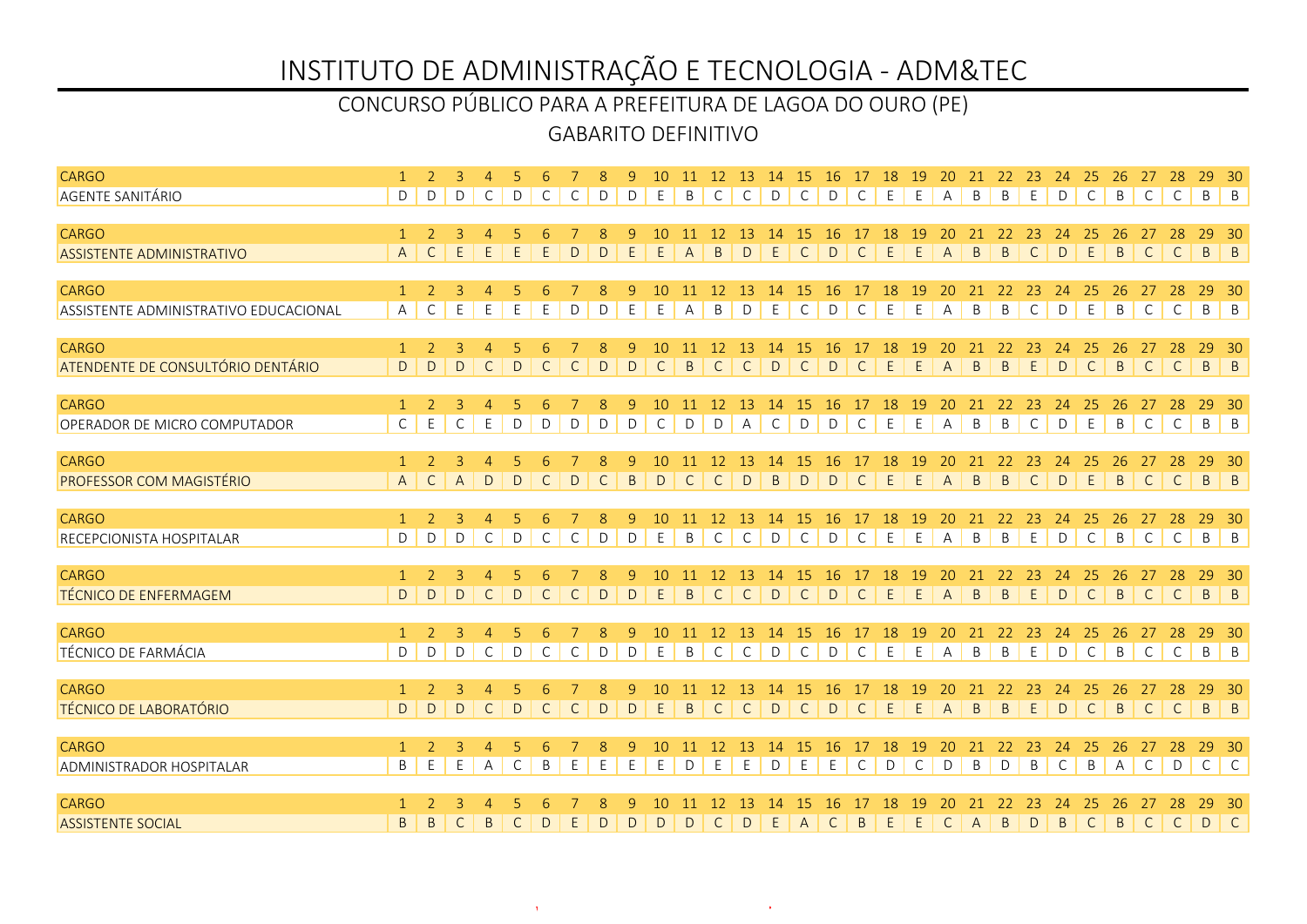### GABARITO DEFINITIVO CONCURSO PÚBLICO PARA A PREFEITURA DE LAGOA DO OURO (PE)

| <b>CARGO</b>                           |                         |                     |                                | $\overline{4}$                |                   |              |             |              | 9                | 10                | 11           | 12                           | 13 14                        |                    | 15                   | 16 17 18 19        |               |                   |                   | 20                 | 21 22 23       |                   |                   | 24                | 25                 | 26                | 27                | 28                 | 29           | $-30$      |
|----------------------------------------|-------------------------|---------------------|--------------------------------|-------------------------------|-------------------|--------------|-------------|--------------|------------------|-------------------|--------------|------------------------------|------------------------------|--------------------|----------------------|--------------------|---------------|-------------------|-------------------|--------------------|----------------|-------------------|-------------------|-------------------|--------------------|-------------------|-------------------|--------------------|--------------|------------|
| <b>BIOMÉDICO/CITOPATOLOGISTA</b>       | $\mathsf{C}$            | B                   | C                              | B                             | C                 | D            | E           | D            | D                | D                 | D            | $\mathsf{C}$                 | D                            | $\mathsf{C}$       | $\mathsf{A}$         | $\mathsf{C}$       | B             | E                 | E                 | $\mathsf{C}$       | $\overline{A}$ | B                 | D                 | B                 | $\mathsf{C}$       | B                 | $\mathsf{C}$      | $\mathsf{C}$       | D C          |            |
| <b>CARGO</b>                           | $\mathbf{1}$            | 2                   | 3                              |                               |                   |              |             |              |                  |                   |              | 12                           | -13                          | -14                | 15                   | -16                |               | 18                | 19                | 20                 | 21             | 22                | 23                | 24                | 25                 | 26                | 27                | 28                 | 29           | - 30       |
| <b>EDUCADOR FÍSICO</b>                 | $\overline{\mathsf{E}}$ | D                   | $\mathsf{C}$                   | D                             | E                 | E            | E           |              | E                | E.                | E            | E                            | $\overline{A}$               | E                  | E                    | E                  | E             | $\mathsf E$       | E                 | E                  | B              | B                 | $\overline{A}$    | $\mathsf{C}$      | $\mathsf{B}$       | D                 | $\mathsf{C}$      | D                  | $\mathsf{C}$ | C          |
| <b>CARGO</b>                           |                         |                     |                                |                               |                   |              |             |              |                  |                   |              |                              |                              |                    |                      |                    |               |                   |                   |                    |                |                   |                   |                   |                    |                   |                   |                    | 29           |            |
| ENFERMEIRO                             | $\mathbf{1}$<br>D       | 2<br>B              | 3<br>A                         | $\overline{4}$<br>$\mathsf C$ | -5<br>$\mathsf C$ | 6<br>$\sf B$ | $\mathsf D$ | 8<br>E       | 9<br>$\mathsf D$ | 10<br>D           | 11<br>D      | 12<br>D                      | 13<br>$\mathsf C$            | -14<br>$\mathsf D$ | -15<br>$\mathsf B$   | <b>16</b><br>E     | 17<br>B       | 18<br>$\mathsf E$ | 19<br>$\mathsf C$ | 20<br>$\mathsf{C}$ | 21<br>A        | 22<br>$\mathsf C$ | 23<br>$\sf B$     | 24<br>$\sf B$     | 25<br>$\mathsf D$  | 26<br>$\mathsf B$ | 27<br>$\mathsf C$ | 28<br>D            | $C$ $C$      | 30         |
|                                        |                         |                     |                                |                               |                   |              |             |              |                  |                   |              |                              |                              |                    |                      |                    |               |                   |                   |                    |                |                   |                   |                   |                    |                   |                   |                    |              |            |
| <b>CARGO</b>                           | $\mathbf{1}$            | <sup>2</sup>        | $\overline{3}$                 | $\overline{4}$                | 5                 |              |             | 8            | 9                | 10                | 11           | 12                           | 13                           | 14                 | <sup>15</sup>        | -16                | 17            | 18                | 19                | 20                 | 21             | 22                | 23                | 24                | 25                 | 26                | 27                | 28                 | 29           | - 30       |
| FARMACÊUTICO                           | $\overline{A}$          | $\mathsf{B}$        | $\mathsf{C}$                   | $\mathsf{B}$                  | $\mathsf{C}$      | $\mathsf{D}$ | $\mathsf E$ | $\mathsf{D}$ | $\mathsf D$      | D                 | D            | $\mathsf{C}$                 | E                            | $\mathsf E$        | A                    | $\overline{C}$     | B             | E                 | E                 | $\mathsf{C}$       | $\overline{A}$ | $\mathsf{B}$      | D                 | B                 | $\mathsf{C}$       | $\overline{B}$    |                   | C   C              | D C          |            |
| <b>CARGO</b>                           | $\mathbf{1}$            | 2                   | 3                              | $\overline{4}$                |                   | 6            |             | 8            | 9                | 10                | -11          | 12                           | 13                           | 14                 | 15                   | 16                 |               | 18                | 19                | 20                 | 21             | 22                | 23                | 24                | 25                 | 26                | 27                | 28                 | 29           | - 30       |
| FISIOTERAPEUTA                         | $\mathsf B$             | $\mathsf{C}$        | B                              | $\mathsf{C}$                  | D                 | E            | D           | D            | D                | D                 | C            | E                            | $\overline{A}$               | C                  | B                    | E                  | E             | $\mathsf{C}$      | $\overline{A}$    | B                  | D              | B                 | $\mathsf{C}$      | B                 | $\mathsf{C}$       | $\mathsf{C}$      | D                 | $\mathsf{C}$       | $\sim$       | $\sim$ $-$ |
| <b>CARGO</b>                           | $\mathbf{1}$            | 2                   | 3                              | $\overline{4}$                | -5                | 6            |             | 8            | 9                | 10                | -11          | 12                           | <sup>13</sup>                | 14                 | 15                   | 16                 | 17            | 18                | 19                | 20                 | 21             | 22                | 23                | 24                | 25                 | 26                | 27                | 28                 | 29           | $-30$      |
| FONOAUDIÓLOGO                          | D                       | B                   | $\mathsf{C}$                   | $\overline{B}$                | $\mathsf{C}$      | D            | E           | D            | D                | D                 | D            | $\mathsf{C}$                 | D                            | E                  | $\mathsf{A}$         | $\mathsf{C}$       | B             | E                 | E                 | $\mathsf{C}$       | $\overline{A}$ | B                 | D                 | $\mathsf{B}$      | $\mathsf{C}$       | $\overline{B}$    | $\mathsf{C}$      | $\mathsf{C}$       | D C          |            |
|                                        |                         |                     |                                |                               |                   |              |             |              |                  |                   |              |                              |                              |                    |                      |                    |               |                   |                   |                    |                |                   |                   |                   |                    |                   |                   |                    |              |            |
| <b>CARGO</b><br>MÉDICO CLINICO GERAL   | $\mathbf{1}$<br>D       | $\mathcal{L}$<br>B  | $\overline{3}$<br>$\mathsf{C}$ | $\overline{4}$<br>$\sf B$     | $\mathsf C$       | D            | E           | 8<br>D       | 9<br>$\mathsf D$ | 10<br>$\mathsf D$ | -11<br>D     | <sup>12</sup><br>$\mathsf C$ | <sup>13</sup><br>$\mathsf D$ | 14<br>$\mathsf D$  | -15<br>A             | -16<br>$\mathsf C$ | 17<br>$\sf B$ | 18<br>$\mathsf E$ | 19<br>E           | 20<br>$\mathsf C$  | 21<br>A        | 22<br>B           | 23<br>$\mathsf D$ | 24<br>$\sf B$     | 25<br>$\mathsf C$  | 26<br>$\mathsf B$ | 27<br>$\mathsf C$ | 28<br>$\mathsf C$  | 29<br>D C    | - 30       |
|                                        |                         |                     |                                |                               |                   |              |             |              |                  |                   |              |                              |                              |                    |                      |                    |               |                   |                   |                    |                |                   |                   |                   |                    |                   |                   |                    |              |            |
| <b>CARGO</b>                           | $\mathbf{1}$            | 2                   | 3                              | 4                             |                   |              |             |              | 9                | 10                | 11           | 12                           | 13                           | 14                 | 15                   | 16                 | 17            | 18                | 19                | 20                 | 21             | 22                | 23                | 24                | 25                 | 26                | 27                | 28                 | 29           | - 30       |
| MÉDICO OFTALMOLÓGICO                   | D                       | B.                  | C                              | $\sf B$                       | $\mathsf{C}$      | D            | E.          | D            | D                | D                 | D            | $\mathsf{C}$                 | D                            | D                  | $\overline{A}$       | $\mathsf{C}$       | B.            | E                 | E                 | $\mathsf{C}$       | $\mathsf{A}$   | B                 | D                 | $\mathsf{B}$      | $\mathsf{C}$       | B                 | $\mathsf{C}$      | C                  | D C          |            |
| <b>CARGO</b>                           | $\mathbf{1}$            | 2                   | 3                              | $\overline{4}$                |                   |              |             | 8            | 9                | 10                |              | 12                           | 13                           | 14                 | 15                   | 16                 | 17            | 18                | 19                | 20                 |                | 22                | 23                | 24                | 25                 | 26                |                   | 28                 | 29           | - 30       |
| <b>MÉDICO PEDIATRA</b>                 | D                       | B                   | $\mathsf{C}$                   | B                             | $\mathsf{C}$      | D            | E           | D            | D                | D                 | D            | $\mathsf{C}$                 | D                            | D                  | $\overline{A}$       | $\mathsf{C}$       | B             | E                 | E                 | $\mathsf{C}$       | $\mathsf{A}$   | B                 | D                 | B                 | $\mathsf{C}$       | B                 | $\mathsf{C}$      | $\mathsf{C}$       | D C          |            |
| <b>CARGO</b>                           | $\mathbf{1}$            | 2                   | 3                              | $\overline{4}$                | 5                 |              |             | 8            | 9                | 10                | 11           | 12                           | 13                           | 14                 | <b>15</b>            | 16                 | 17            | 18                | 19                | 20                 | 21             | 22                | 23                | 24                | 25                 | 26                | 27                | 28                 | 29           | - 30       |
| <b>MÉDICO PLANTONISTA</b>              | $\mathsf{D}$            | B                   | $\mathsf{C}$                   | $\overline{B}$                | $\mathsf{C}$      | $\mathsf{D}$ | $\mathsf E$ | D            | $\mathsf D$      | D                 | $\mathsf{D}$ | $\mathsf{C}$                 | $\mathsf{D}$                 | D                  | $\mathsf{A}$         | $\mathsf{C}$       | $\mathsf B$   | $\mathsf E$       | E                 | $\mathsf{C}$       | $\overline{A}$ | $\mathsf B$       | $\mathsf D$       | $\mathsf{B}$      | $\mathsf{C}$       | $\overline{B}$    | $\mathsf{C}$      | $\mathsf{C}$       | D C          |            |
|                                        |                         |                     |                                |                               |                   |              |             |              |                  |                   |              |                              |                              |                    |                      |                    |               |                   |                   |                    |                |                   |                   |                   |                    |                   |                   |                    |              |            |
| <b>CARGO</b><br>MÉDICO PSF GENERALISTA | $\mathbf{1}$<br>D       | $\overline{2}$<br>B | $\mathbf{3}$<br>C              | $\overline{4}$<br>$\mathsf B$ | -5<br>C           | 6<br>D       | E           | 8<br>D       | 9<br>D           | 10<br>D           | 11<br>D      | 12<br>C                      | 13<br>D                      | 14<br>$\mathsf D$  | 15<br>$\overline{A}$ | 16<br>C            | 17<br>B       | 18<br>E           | 19<br>E           | 20<br>C            | 21<br>А        | 22<br>B           | 23<br>D           | 24<br>$\mathsf B$ | 25<br>$\mathsf{C}$ | 26<br>B           | 27<br>C           | 28<br>$\mathsf{C}$ | 29 30<br>D C |            |
|                                        |                         |                     |                                |                               |                   |              |             |              |                  |                   |              |                              |                              |                    |                      |                    |               |                   |                   |                    |                |                   |                   |                   |                    |                   |                   |                    |              |            |
| <b>CARGO</b>                           |                         |                     |                                |                               |                   |              |             |              |                  |                   |              |                              |                              |                    |                      | 16                 |               | 18                | 19                |                    | 21             | 22                | 23                | 24                | 25                 | 26                | 27                | 28                 | 29           | - 30       |
| <b>MÉDICO PSIQUIATRA</b>               | D                       | B                   | C                              | $\overline{B}$                | $\mathsf{C}$      | D            | E           | D            | D                | D                 | D            | C                            | D                            | D                  | $\mathsf{A}$         | C                  | B             | E                 | E                 | $\mathsf{C}$       | A              | B                 | D                 | $\mathsf{B}$      | $\mathsf{C}$       | $\overline{B}$    | $\mathsf{C}$      | $\mathsf{C}$       | D C          |            |

www.pciconcursos.com.br